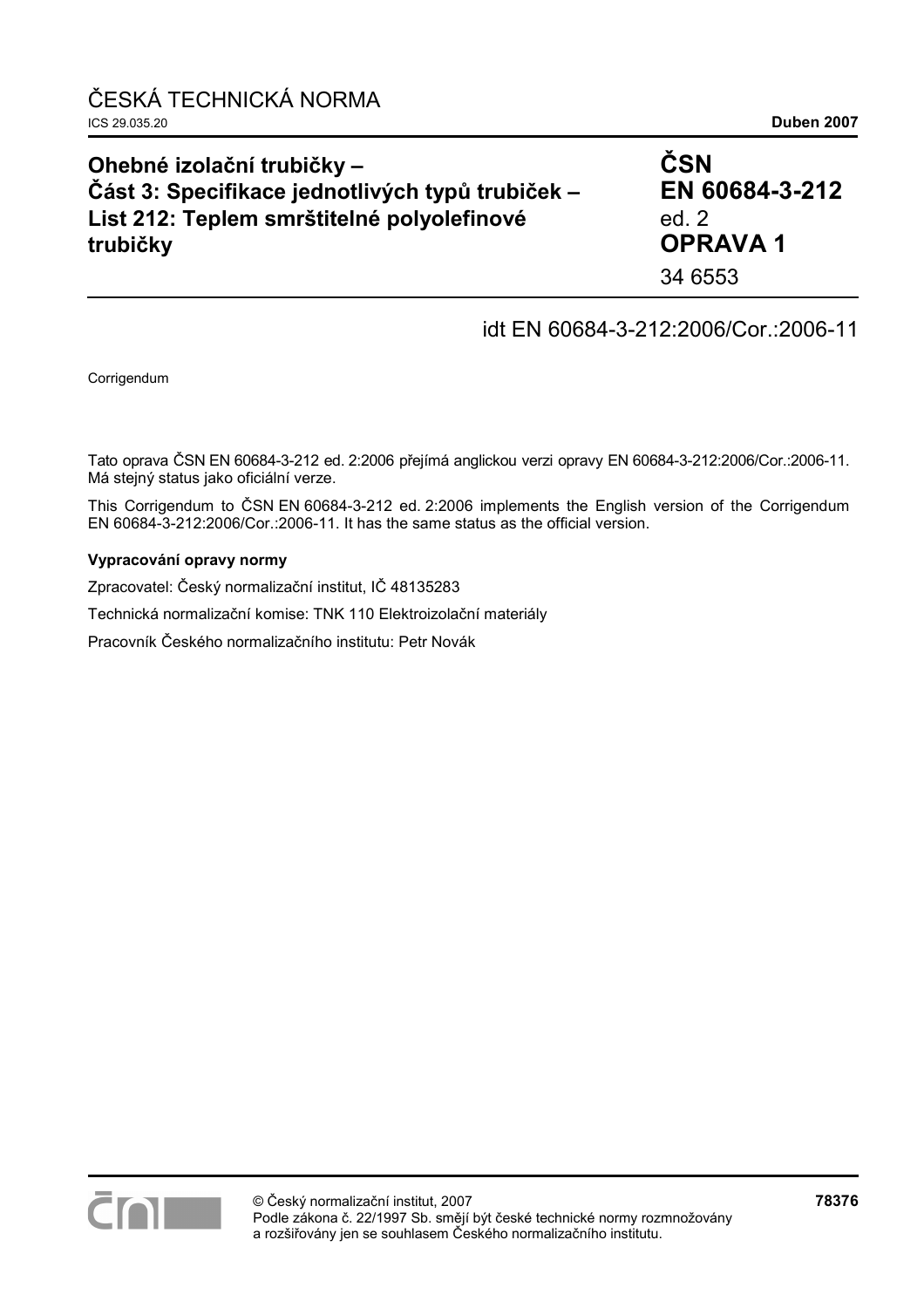

Corrigendum to EN 60684-3-212:2006

English version

\_\_\_\_\_\_\_\_\_\_\_

**Foreword** 

**Replace** the last paragraph by:

Annex ZA has been added by CENELEC.

**Add** Annex ZA (see overleaf):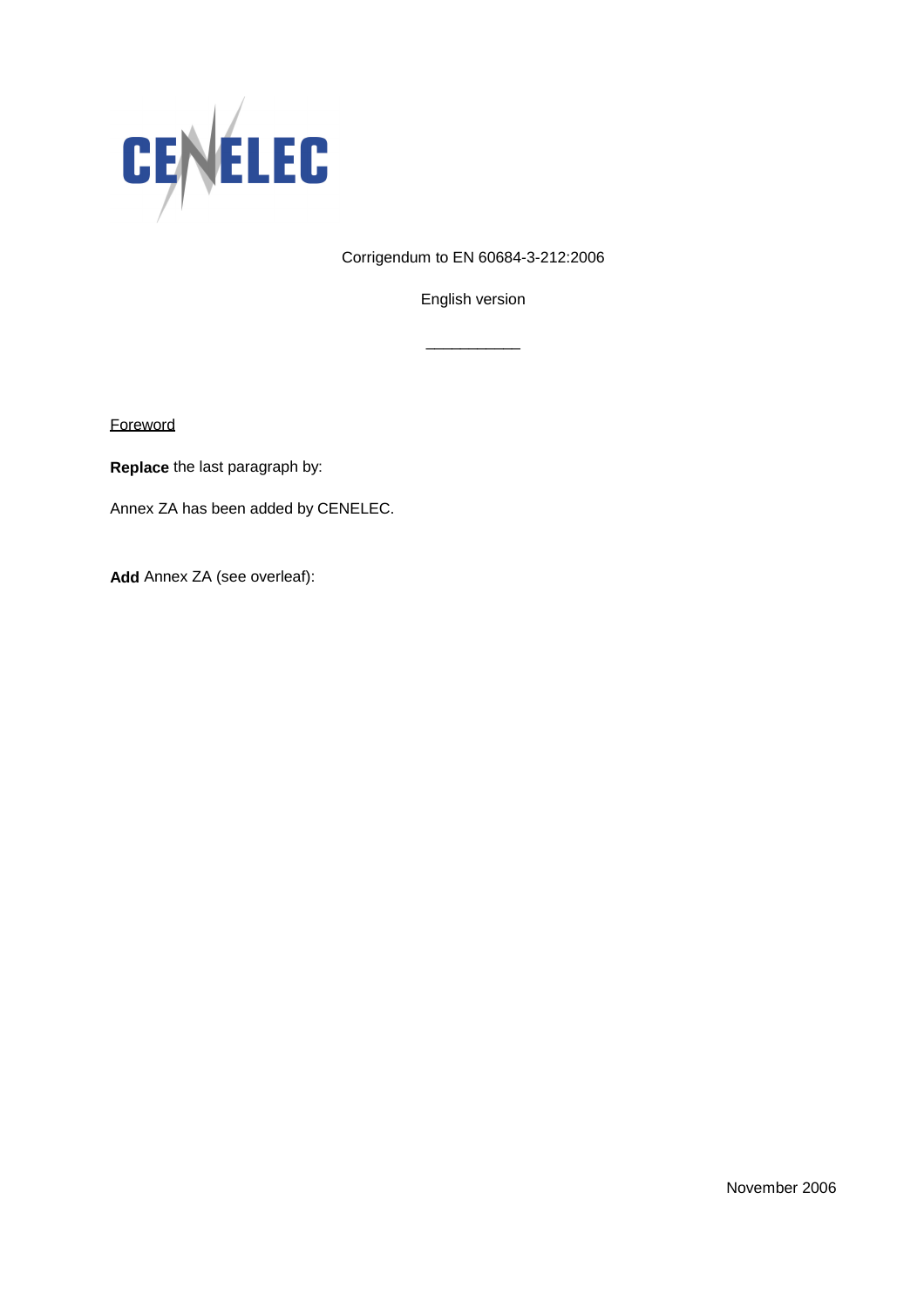# **Annex ZA**

### (normative)

### **Normative references to international publications with their corresponding European publications**

The following referenced documents are indispensable for the application of this document. For dated references, only the edition cited applies. For undated references, the latest edition of the referenced document (including any amendments) applies.

NOTE When an international publication has been modified by common modifications, indicated by (mod), the relevant EN/HD applies.

| Publication       | Year         | Title                                                                        | EN/HD             | Year         |
|-------------------|--------------|------------------------------------------------------------------------------|-------------------|--------------|
| IEC 60684-1       | 2003         | Flexible insulating sleeving<br>Part 1: Definitions and general requirements | EN 60684-1        | 2003         |
| IEC 60684-2<br>A1 | 1997<br>2003 | Flexible insulating sleeving<br>Part 2: Methods of test                      | EN 60684-2<br>A1  | 1997<br>2003 |
| IEC 60757         | 1983         | Code for designation of colours                                              | <b>HD 457 S1</b>  | 1985         |
| <b>ISO 846</b>    | 1997         | Plastics - Evaluation of the action of<br>microorganisms                     | <b>EN ISO 846</b> | 1997         |
| <b>ISO 1817</b>   | 1999         | Rubber, vulcanized - Determination of the<br>effect of liquids               | ٠                 |              |

\_\_\_\_\_\_\_\_\_\_\_